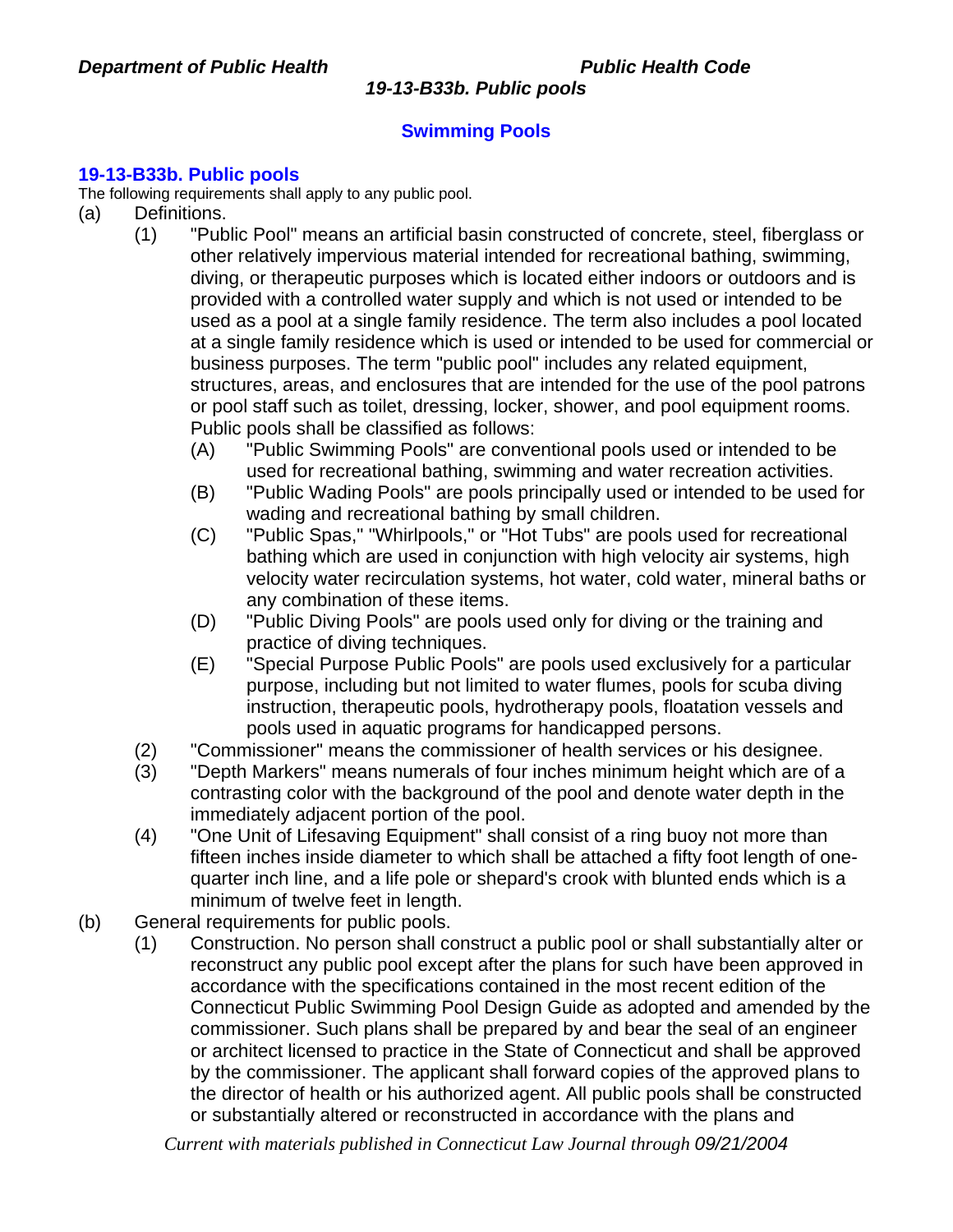specifications approved by the commissioner unless prior approval of changes has been granted in writing. The danger of disease, drowning or injury to bathers shall be reduced to a practical minimum. The commissioner may evaluate public pools constructed without the required plan approval to assess conformance with specifications of the Connecticut Public Swimming Pool Design Guide. The commissioner may issue a "certificate of approval for use" to public pools on which construction was completed prior to January 1, 1980 and which are found to comply substantially with the aforementioned criteria. No such certificate shall be issued where deviations from design criteria may substantially increase the risk to public health and safety.

- (2) Supervisory Personnel. A person knowledgeable in the operation of the pool and in pool water chemistry and testing shall be on duty on the premises where the pool is located whenever the pool is open for use. Names of supervisory personnel shall be submitted to the local health department annually and whenever a change in such personnel occurs.
- (3) Pool Water Quality. Not more than Fifteen per cent of the samples of pool water covering a consecutive period of one month or more shall either (1) yield more than two hundred bacterial colonies per milliliter, as determined by the standard (35 degrees C) agar plate count, or (2) show positive test (confirmed test) for coliform organisms in any of five 10-mL portions innoculated into fermentation tubes or contain more than 1.0 coliform colonies per 50 mL. when the membrane filter test is used. All samples shall be collected, the residual disinfectant removed, and the examination conducted in accordance with the procedures outlined in the latest edition of "Standard Methods for the Examination of Water and Wastewater" (American Public Health Association, American Water Works Association, and Water Pollution Control Federation).
- (4) Pool Water Clarity. At all times when the pool is in use the water shall be sufficiently clear to permit a secchi disc or a black disc six inches in diameter on a white field, placed on the bottom of the pool at the deepest point, to be clearly visible from the pool deck.
- (5) Pool Water Disinfection and Test Kits. Pool water shall be disinfected by an automatic disinfectant feeder which imparts a measurable residual at all times when the pool is in use. These chemical feeders shall comply with the standards of the National Sanitation Foundation or other standards approved commissioner of health services. When chlorine is used, a free chlorine residual of at least 0.8 mg/l as measured by an approved method listed in "Standard Methods for the Examination of Water and Wastewater" as described in subsection 3 above shall be maintained throughout the pool whenever it is open or in use. If cyanuric acid is used to stabilize the free available residual chlorine, or if chlorinated isocyanurate compounds are used, the concentration of cyanuric acid in the water shall not exceed 100 mg/l and a free available chlorine residual of at least 1.5 mg/l shall be maintained throughout the pool whenever it is open or in use. If other halogens are used, residuals of equivalent disinfecting strength shall be maintained. Other disinfecting materials or methods may be used when they have been demonstrated to the commissioner to provide satisfactory disinfection. A test kit for measuring the concentration of the disinfectant, accurate within 0.1 mg/l shall be provided, at each pool. If the cyanuric acid or chlorinated isocyanurates are

*Current with materials published in Connecticut Law Journal through 09/21/2004*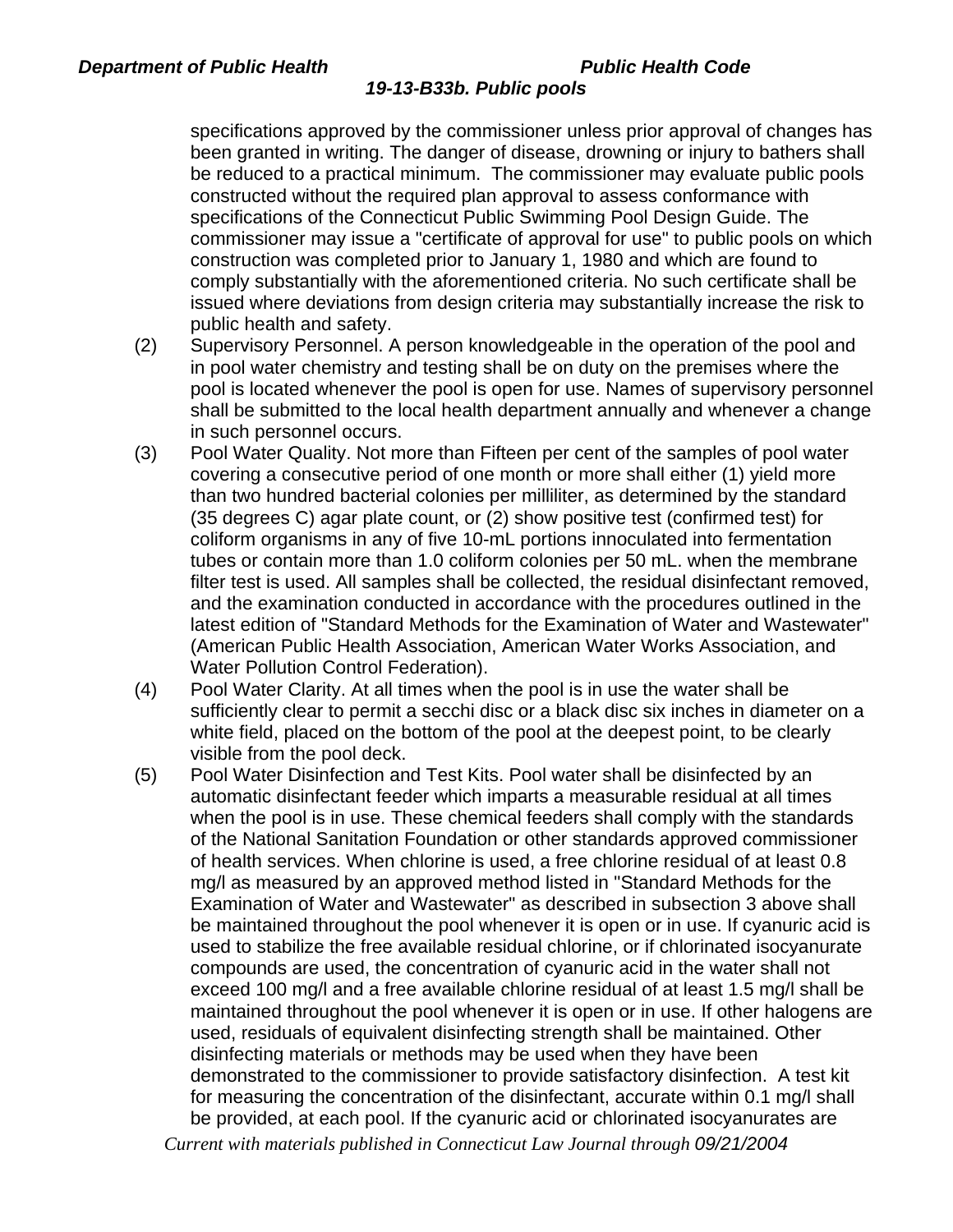used, proper testing equipment for measuring cyanuric acid concentration shall be provided. Chemicals in test kits shall be replaced yearly unless shown to produce accurate test results.

- (6) Pool Water pH and Alkalinity. The pool water shall be maintained at a pH value of not less than 7.2 and not over 7.8. Testing equipment for measuring pH value shall be available at each pool. Caustic alkalinity shall not be present.
- (7) Records and Testing. A pool operation record including all test results shall be maintained on a daily basis by the pool operator. Immediately prior to the daily opening of the pool for use, tests shall be made to determine the amount of residual disinfectant and the pH. These tests shall be repeated at sufficient frequency during periods of bather use to assure that an adequate disinfectant level and pH value are maintained. Whenever tests indicate that an inadequate disinfectant level or inappropriate pH value are present, immediate action shall be taken to reestablish an appropriate disinfectant level and pH value.
- (8) Decks, Dressing Rooms, Toilet Rooms, Shower Requirements. The dressing rooms, hallways, toilet rooms, shower rooms or other rooms to which patrons of pools have access shall be kept clean, in good repair, and well ventilated at all times. The floors of the pool deck and all shower rooms and locker rooms shall be treated with a 0.5% chlorine solution, or an equivalent fungicide, daily. Combs or brushes for common use shall not be provided. All persons shall bathe with warm water and soap before entering the pool. Warm water at a temperature of 90 degrees F to 105 degrees F, shall be furnished at showers convenient to the pool for this purpose. Adequate and convenient toilet facilities shall be available for the use of swimmers. Toilet, lavatory sink, and shower fixtures shall be maintained in proper repair so as to be available in ratios required by Design Criteria in effect at the time of plan approval.
- (9) Equipment Rooms, Equipment Areas, and Equipment. Equipment rooms, areas, and equipment shall be kept in good repair and in a clean and sanitary condition. Drain grates shall be vandal proof, designed to prevent hand entrapment, and shall be secured in place in a manner that will prevent removal by bathers.
- (10) Deck Equipment. Handrails shall be provided at all steps, stepholes, and ladders. When provided diving stands, lifeguard stands, handrails, and ladders shall be properly secured to the pool deck or pool, as appropriate. Deck accessories and equipment shall be properly maintained and stored.
- (11) Pool Chemical Storage. Pool chemicals shall be stored in cool, dry, clean, and well ventilated areas and so as to preclude accidental mixing of different chemicals. Containers shall be tightly closed when not in use.
- (12) Vacuuming. Pool bottoms shall be vacuumed or mechanically cleaned as frequently as required to maintain pool cleanliness.
- (13) Accessibility to Pool Area. All outdoor pools shall be surrounded by a barrier which shall be a minimum of four feet high and designed to discourage access by unauthorized persons. Entry gates shall be self closing and self latching. When the pool is not open for use, access to the pool shall be prevented.
- (14) Lifeguards. When no lifeguard service is in effect a warning sign shall be placed in plain view and shall state "Warning - No Lifeguard on Duty" with legible letters, at least four inches high. This warning shall be easily visible from all entry points into the pool area.

*Current with materials published in Connecticut Law Journal through 09/21/2004*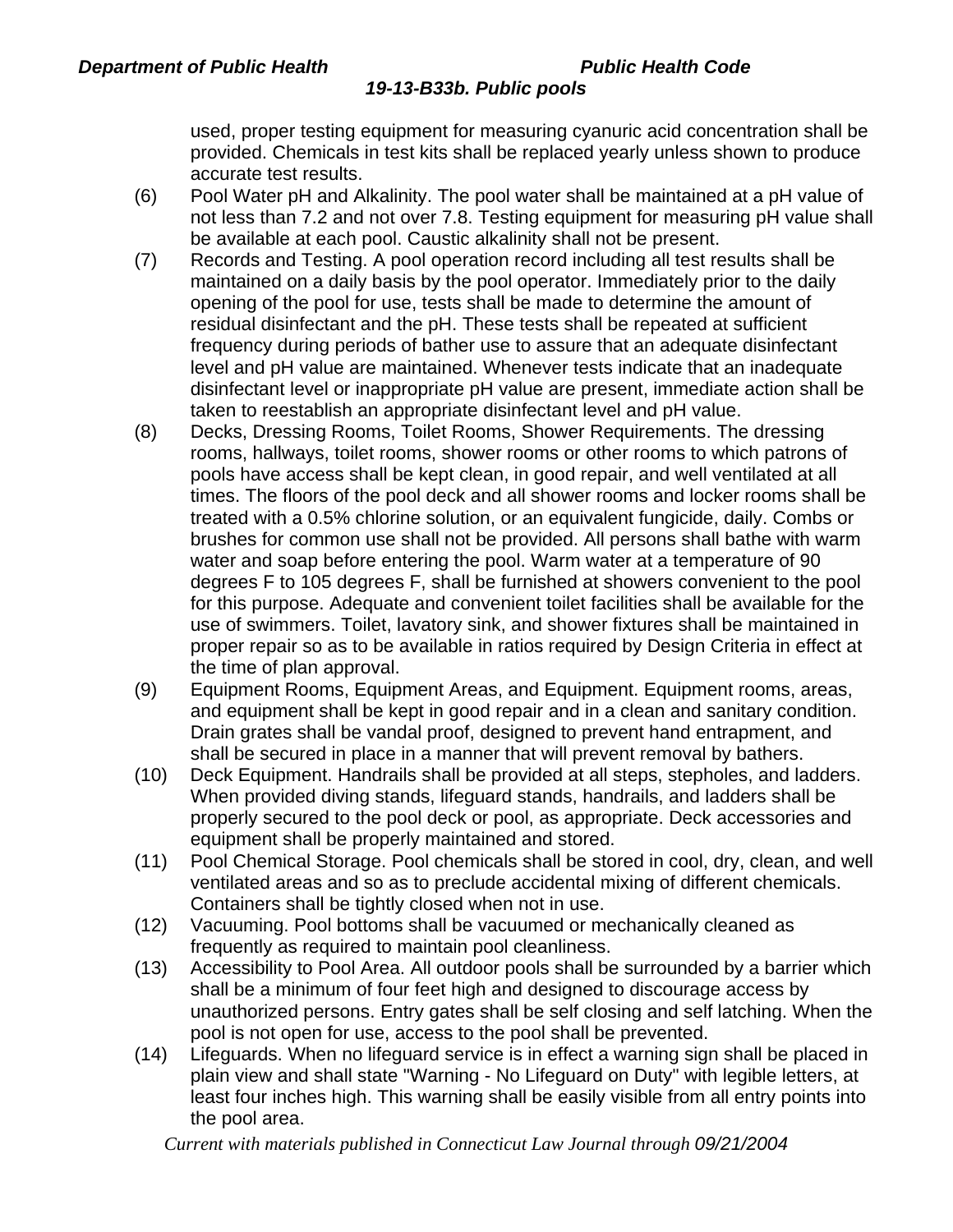- (15) First Aid Kit. Every public pool shall be equipped with an American National Red Cross standard 24-unit first aid kit or equivalent. This first aid kit shall be kept filled and ready for use.
- (16) Emergency Telephone. There shall be a telephone or other suitable device for emergency communication readily available in the immediate vicinity of each pool. This telephone or device shall be on the premises where the pool is located.
- (17) Signs. Signs shall be conspicuously posted at the pool and in public dressing rooms stating the following:
	- (A) All persons shall bathe with warm water and soap before entering the pool.
	- (B) Any persons known or suspected of having a communicable disease shall not use the pool.
	- (C) Spitting or blowing the nose in the pool is prohibited.
	- (D) Running, boisterous or rough play (except supervised water sports) is prohibited.
- (18) Emergency Communications. Instructions regarding emergency calls shall be prominently posted. All pools shall have posted at their entrance (a) directions to the nearest telephone and the nearest first aid unit and resuscitation equipment; (B) the telephone numbers, in print at least one-quarter inches high, of the nearest police and fire departments, emergency medical service provider, hospital and physicians on call in the immediate area. Additionally these telephone numbers shall be posted at the nearest telephone.
- (19) Registration. No person, firm, or corporation shall operate or maintain, within any town, city or borough, any public pool without local permits or licenses if such permits or licenses are required by local ordinance. If such local permits or licenses are not required, the person, firm or corporation shall register the name of the owner or owner's agent, business address, and pool location with the local director of health of the town, city, borough, or district where the public pool is located.
- (c) Additional requirements for public swimming pools and public diving pools
	- (1) Depth Markers. Depth markers shall be provided on the pool rim at points of minimum and maximum depths, at all points where the pool floor changes slope, and at appropriate points in between. Depth markers at these points shall be visible from within the pool and while standing on the pool deck.
	- (2) Lifeguard Stands. When a lifeguard is on duty, there shall be a raised stand 4 feet minimum height for the lifeguard, located at pool side adjacent to the deep end of the pool, so that all areas of the pool are visible to the lifeguard.
	- (3) Lifesaving Equipment. Each public Swimming pool and public diving pool shall be provided with one unit of lifesaving equipment for each one hundred feet of perimeter of the pool. Life poles or shepherd's crooks shall be mounted in permanent sockets toward the deep area of the pool. Lifesaving equipment shall be mounted in conspicuous places around the pool such as on lifeguard stands, fences or barriers of outdoor pools, and room walls of indoor pools.
	- (4) Sign. A sign stating the following shall be conspicuously posted at the pool: "No diving is permitted off the deck into shallow areas of the pool."
- (d) Additional requirements for public wading pools. Depth Markers. A minimum of one depth marker shall be provided on the pool rim on each side of public wading pools.
- *Current with materials published in Connecticut Law Journal through 09/21/2004* (e) Additional requirements for public spas.